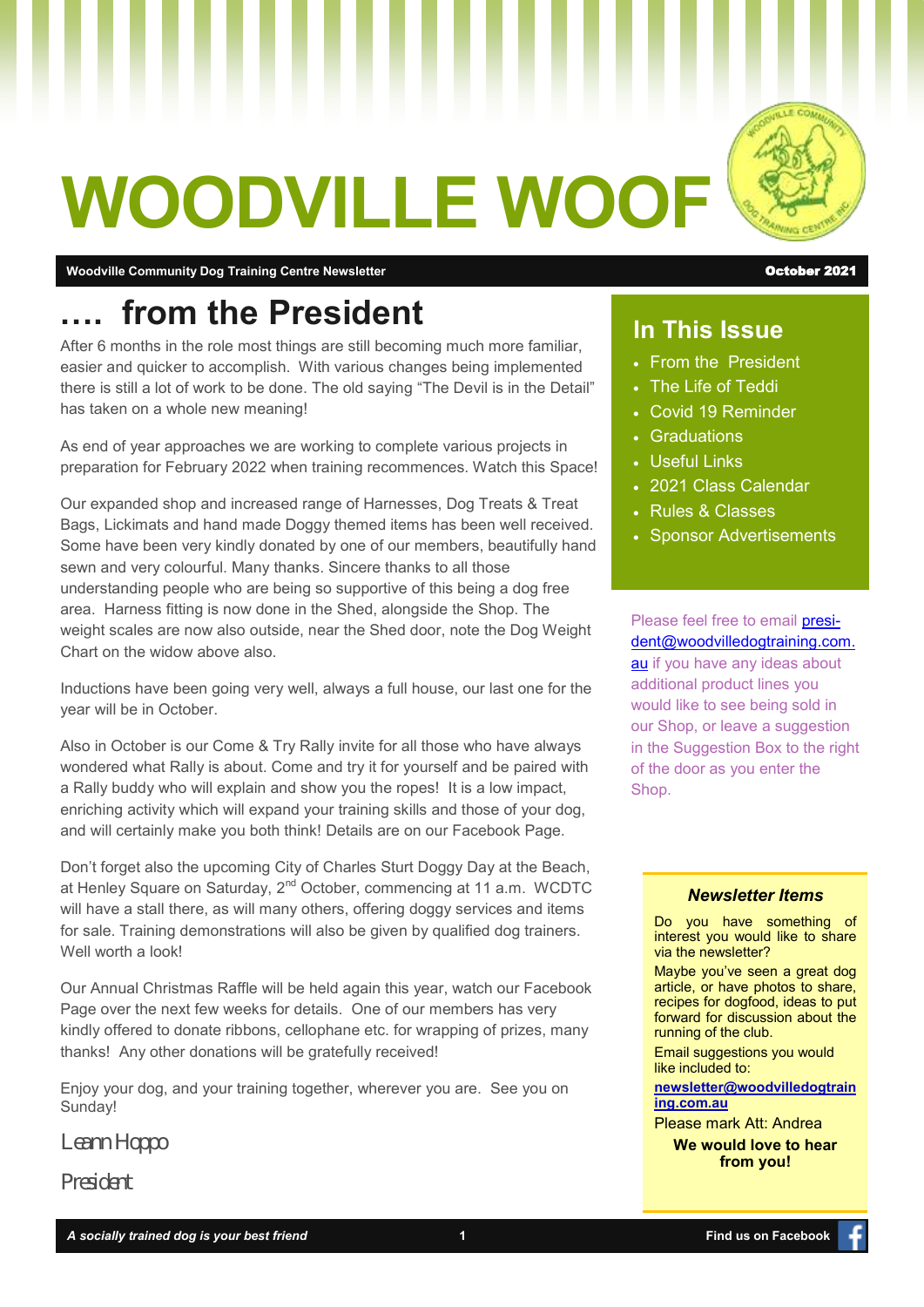# **The Life of Teddi**

As my beautiful Silver Poodle Maxi grew older with diabetes and unfortuantely blind through detached retinas I discussed getting a puppy with those in the know before Maxi went over the rainbow. Maxi's great breeder was having a litter and so I put my order in for a silver male.



I called her to see if the litter had arrived and I was excited to hear that it had and yes, there was a puppy for me. Not the Silver one, not the Black one but the Phantom! Phantom Poodle puppies are 2 colours and my little guy was Silver and Black. When I went to see him, the puppies were all playing on the lawn. "Which one is mine I asked?" "The one with the silver bottom" I was told. So by lifting each one up and checking the rear end I found mine. "Your name is Teddi" I told him. So he settled on my lap. One cheeky puppy wanted to join us and Teddi growled! This was definitely my Puppy.

Teddi joined Maxi and me at the Club to do the Induction Program. Teddi sat in the blue soft bed on the front table and lapped up the

attention. When I was asked if Teddi was easy to train I said that they needed to ask Maxi. Teddi gave Maxi a new lease on life. They slept and played together. They ate bones, dug holes and piddled together. When Maxi sat Teddi sat. Not much training for me to do.

Teddi went everywhere with me. He was a chilled and very social dog. He was as close to me as a dog could get but not a lap dog. He would sleep alongside of me, come in and tell me what he had been doing and bring me toys when it was time to play. His eye contact during conversations was amazing. Teddi had a very cheeky sense of humour. When I would get ready for a shower in the bedroom and put my knickers and bras on the bed to take to the laundry, he would wait until I was watching, then grab one of them, leap off the bed and race around the house with me chasing him and pretending to be very cross. He would then go through the doggy door and drop them on the back doormat and then stick his head through the hole and laugh at me.

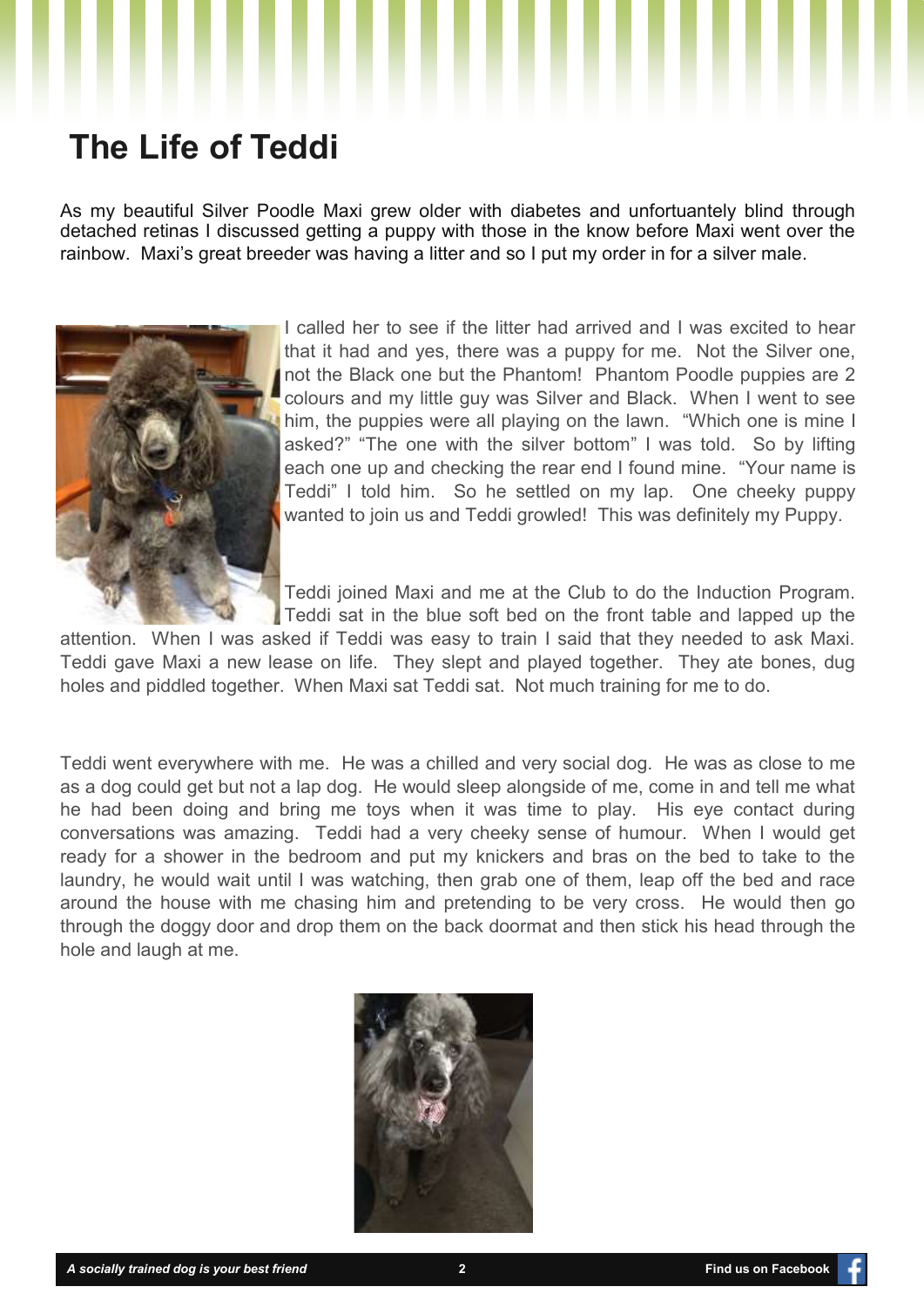# **The Life of Teddi… cont...**



Teddi lived for comfort. He never sat or slept on the floor if he could sit on something soft or on something up off the floor so he was at your level. His favourite place was the back of my sofa on the pink rug my girlfriend gave me. Too bad about that, it was obviously first on got the rug. Teddi won.

Teddi was fit and healthy all of his 11 years. He had a mole growing under his left eye and my lovely Vet said that she'd just whip that off and give his teeth a bit of a scrub. Everything was fine but once at home during the night, Teddi's body temperature dropped dramatically. We went back to my Vet first thing in the morning but unfortunately it did not come back up and his organs just shut down.

One of the worst days of my life. However like Maxi, Teddi is in my heart forever. Everyone at the Club knew Teddi and would say "Hi" to him as he trotted around first thing in the morning checking out smells as hunters do. He would cadge treats and check out the new members. He was the Club's Rock Star.

Now there is a Tootsi in my life. She is three quarters miniature-poodle and one quarter Schnauzer She's chocolate and gorgeous. Everyone wants to take her home. Sorry, she is now my special soul mate keeping Maxi and Teddi company in my heart. Come and meet us in The Shop sometime. No dog ever takes the place of another. They all have different personalites and wonderful love and understanding that they bring into your life.

We are blessed to have them share our lives.



Claire Lowe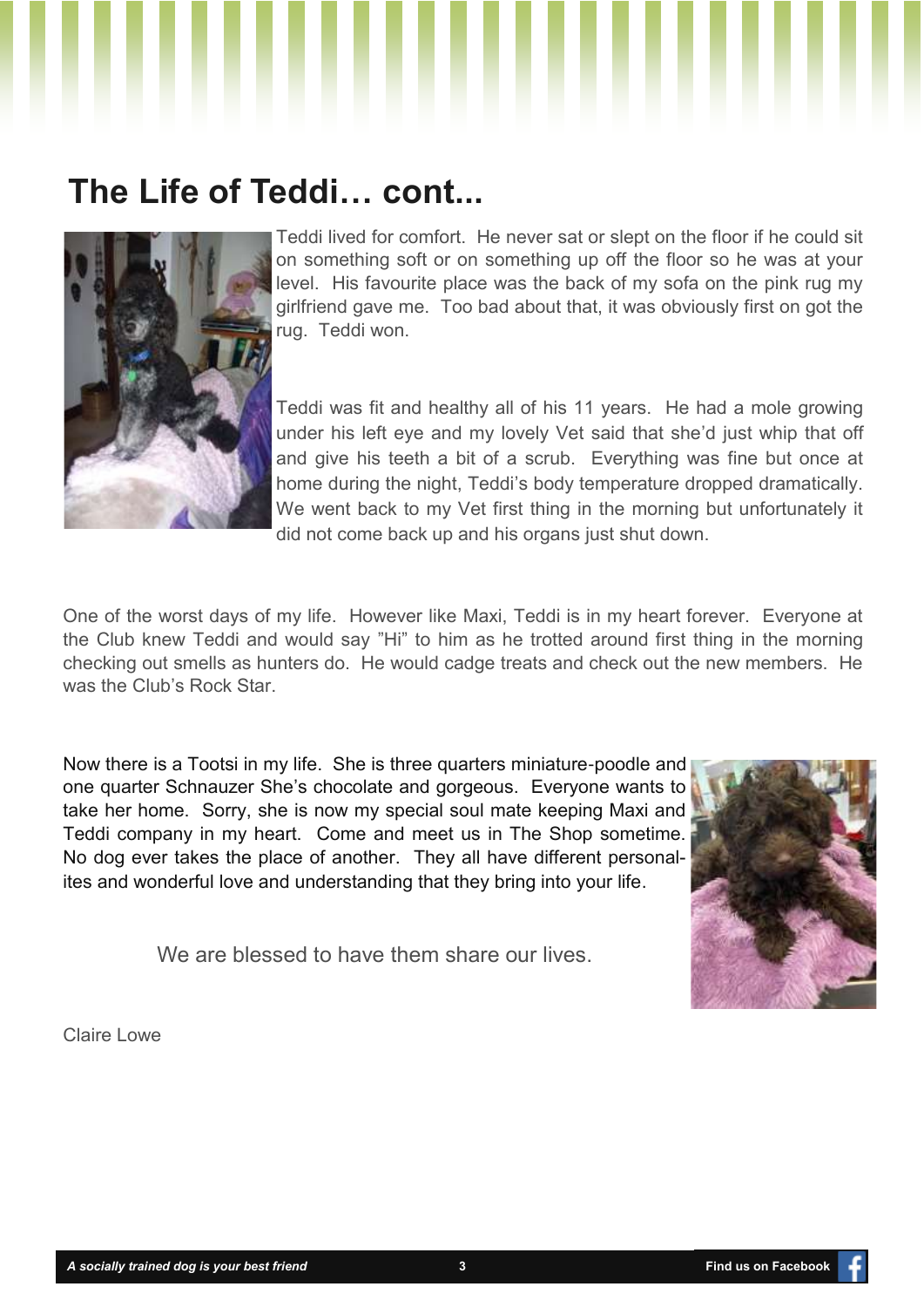# **… Covid 19 Reminder**

### *COVID 19 REMINDER*

Yes it's still with us! Please be mindful of *SOCIAL DISTANCING* at all times.

There will be *SIGN ON* sheets on the tables near the café for Members' friends and relatives so that we know who is here should follow up be required.

**PLEASE WEAR YOUR BADGE.** If you leave it at home go to the Chris our Registrar to get a temporary one. *YOU MAY NOT GO TO CLASS WITHOUT A BADGE.*

*PLEASE BE ON TIME FOR YOUR CLASS.* It is essential that our attendance records are accurate.

If you slip into class late you may be missed by your Instructor if they are attending to someone and not be marked off on the attendance sheet.

**Please check your class and class time on the notice board outside the club room on Sunday morning. If you are unsure, please email us on:** 

info@woodvilledogtraining.com.au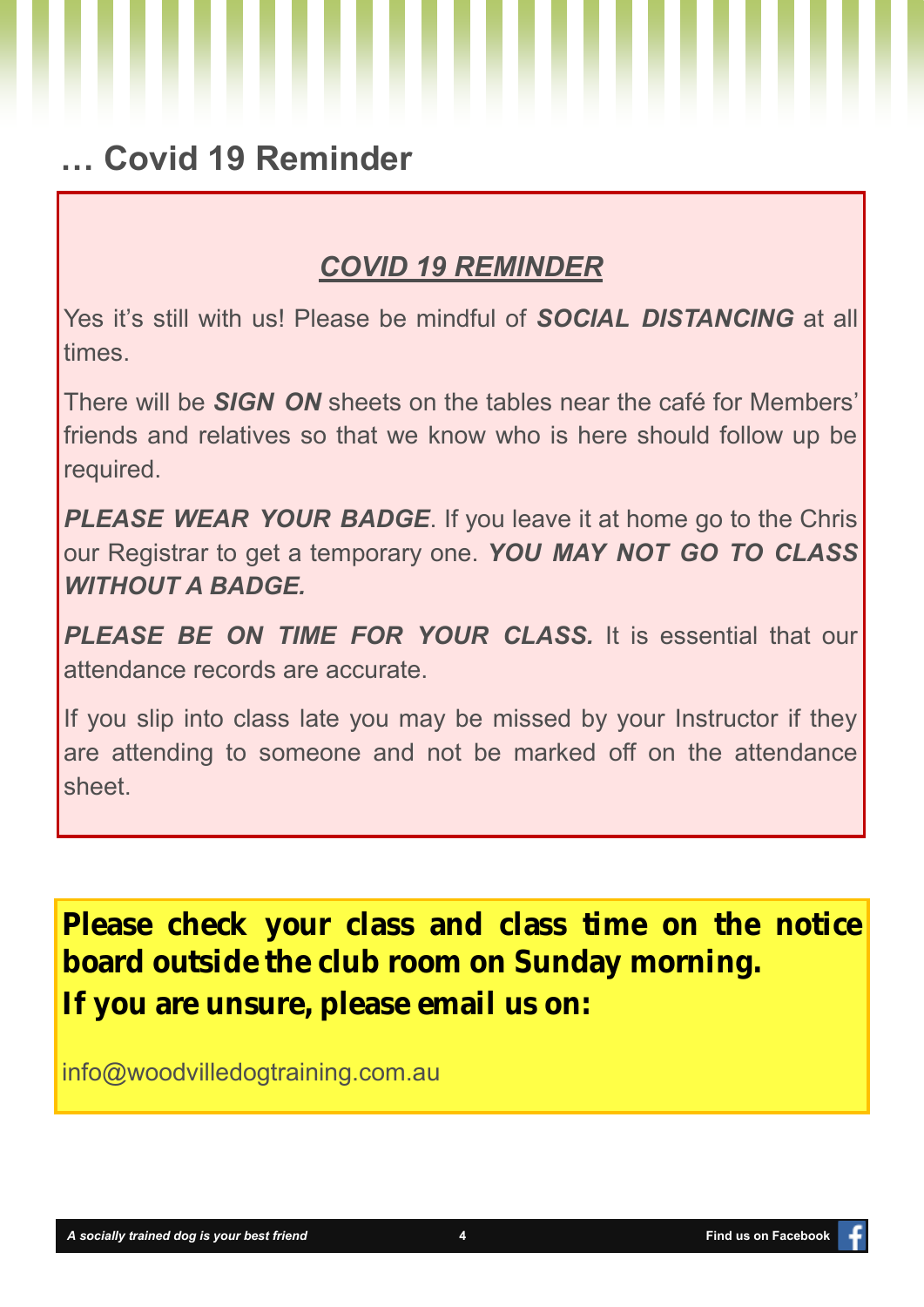

**We are still looking for instructors and assistants. If you're interested, please make yourself known to any of our friendly volunteers wearing the green and gold and we'll point you in the right direction!** 

![](_page_4_Picture_2.jpeg)

**Have you liked our Facebook page? Did you know that you can write a review of the club on Facebook? Just click on Reviews.**

**You can read what others have said, and leave a review of your own. So why not take a few minutes, and write a review** 

![](_page_4_Picture_5.jpeg)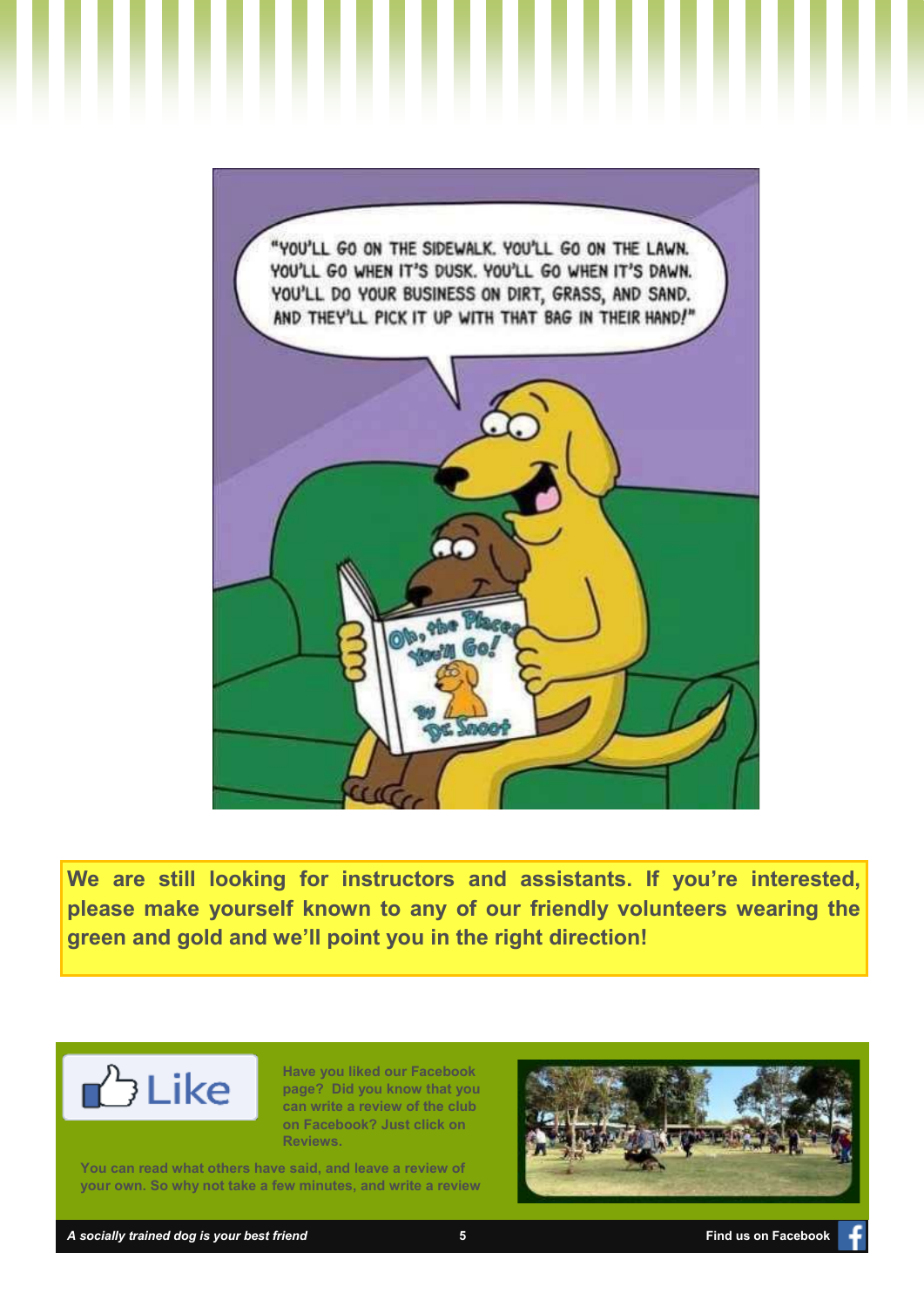# **2021/2022 Sunday Classes**

| <b>MARCH</b>     | 7 – No class            | 14              | 21 | 28              |    |
|------------------|-------------------------|-----------------|----|-----------------|----|
| <b>APRIL</b>     | 4 - No class            | 11              | 18 | $25 - No class$ |    |
| <b>MAY</b>       | $\overline{2}$          | 9               | 16 | 23              | 30 |
| <b>JUNE</b>      | 6                       | $13 - No class$ | 20 | 27              |    |
| <b>JULY</b>      | $\overline{\mathbf{4}}$ | 11              | 18 | 25              |    |
| <b>AUGUST</b>    | 1                       | 8               | 15 | 22              | 29 |
| <b>SEPTEMBER</b> | $5\phantom{1}$          | 12              | 19 | 26              |    |
| <b>OCTOBER</b>   | $3 - No$ class          | 10              | 17 | 24              | 31 |
| <b>NOVEMBER</b>  | 1                       | 14              | 21 | 28-last class   |    |
| <b>DECEMBER</b>  | <b>FUN DAY!</b><br>5    |                 |    |                 |    |
|                  |                         |                 |    |                 |    |
| 2022             |                         |                 |    |                 |    |
|                  |                         |                 |    |                 |    |
| <b>JANUARY</b>   | <b>NO CLASSES</b>       |                 |    |                 |    |
| <b>FEBRUARY</b>  | 6                       | 13              | 20 | 27              |    |

#### **Contact Us**

Please contact us if you have any questions, comments, or concerns.

#### **Woodville Community Dog Training Centre** Woodville Oval

Phone: 0429 185 385

Email : info@woodvilledogtraining.com.au

Email: president@woodvilledogtraining.com.au

Web: www.woodvilledogtraining.com.au

![](_page_5_Picture_9.jpeg)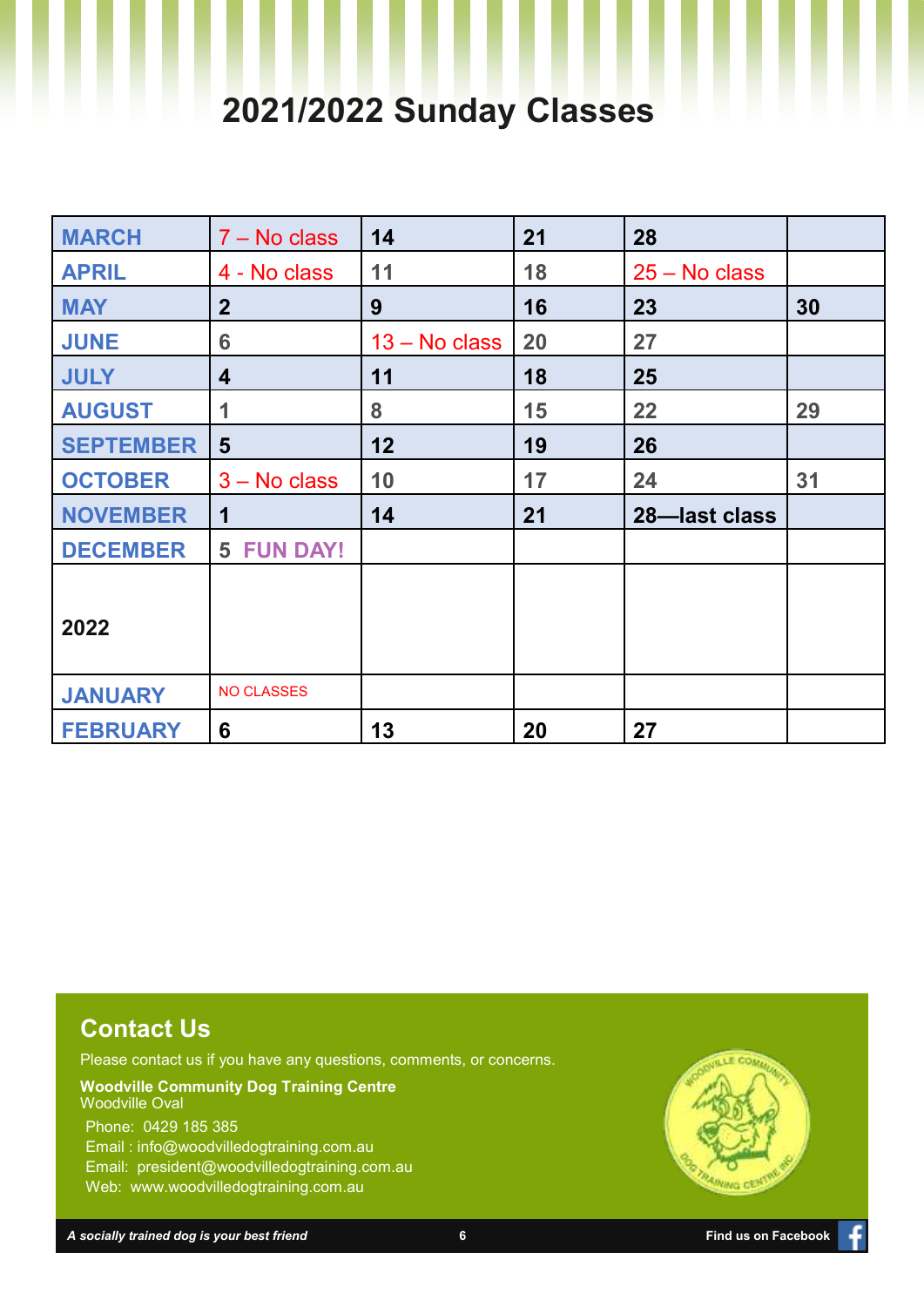## **… Club Rules**

A copy of the Centre's constitution is available from the Registrar.

*The Centre's Ground Rules have been made with consideration given to Public Liability.*

- 1. All members must wear their membership badge, and be financial to attend class.
- 2. All dogs must be on lead from 8.30am Sunday, and during all classes, unless you are given permission by an Instructor.
- 3. Dog owners/handlers are responsible for any injury to another dog, or owner/handler where their dog is involved.
- 4. A dog who has bitten, or shown undue aggression, must be reported to the Chief Instructor of the day.
- 5. Bitches in season are not allowed on the grounds during training sessions.
- 6. Generally accepted social behaviour is expected of all members/attendees.
- 7. Classes are held on Sundays from February to December, except on LONG WEEKENDS. When weather conditions are extreme, modified classes will be conducted with the health and welfare of members, and dogs, in mind. If persistent rain or a storm is forecast, please phone or text the Club on 0429 185 385 or check the Woodville Community Dog Training Centre Facebook page to determine if classes will be conducted.
- 8. Current vaccination certificates must be shown to the Registrar when joining, and upon renewal of membership every 12 months, or when due.
- 9. Dog owners/handlers are to wear covered footwear during classes on the grounds. Bare feet, and open footwear, are not permitted.
- 10. We use positive reinforcement training, therefore excessive reprimands such as yelling, hitting, or kicking of dogs, are not to be used by dog owners/handlers.
- 11. Dog owners/handlers are asked to use a Martingale/training collar for the comfort, and well-being of their dog during training. Check chains, and slip collars, are not to be used in class. Their general use is discouraged as chains are intimidating, and can cause significant harm to your dog.
- 12. Activity equipment is to be used only when owners/handlers have been instructed in its use by an Instructor.

### **Class times October**

8:30 am Breakfast & Coffee 8:45 - 9.30am Class 3A Class 4A Advanced Class (ATC) 9:30 - 10:15 am **Rally** Intro 1 Intro 2 Class 1A Class 1B Class 1C 10:15 - 10:45 am Class 2A Class 2B Class 4B Advanced Class (ATC) 10:45 - 11:15 am Intro 4